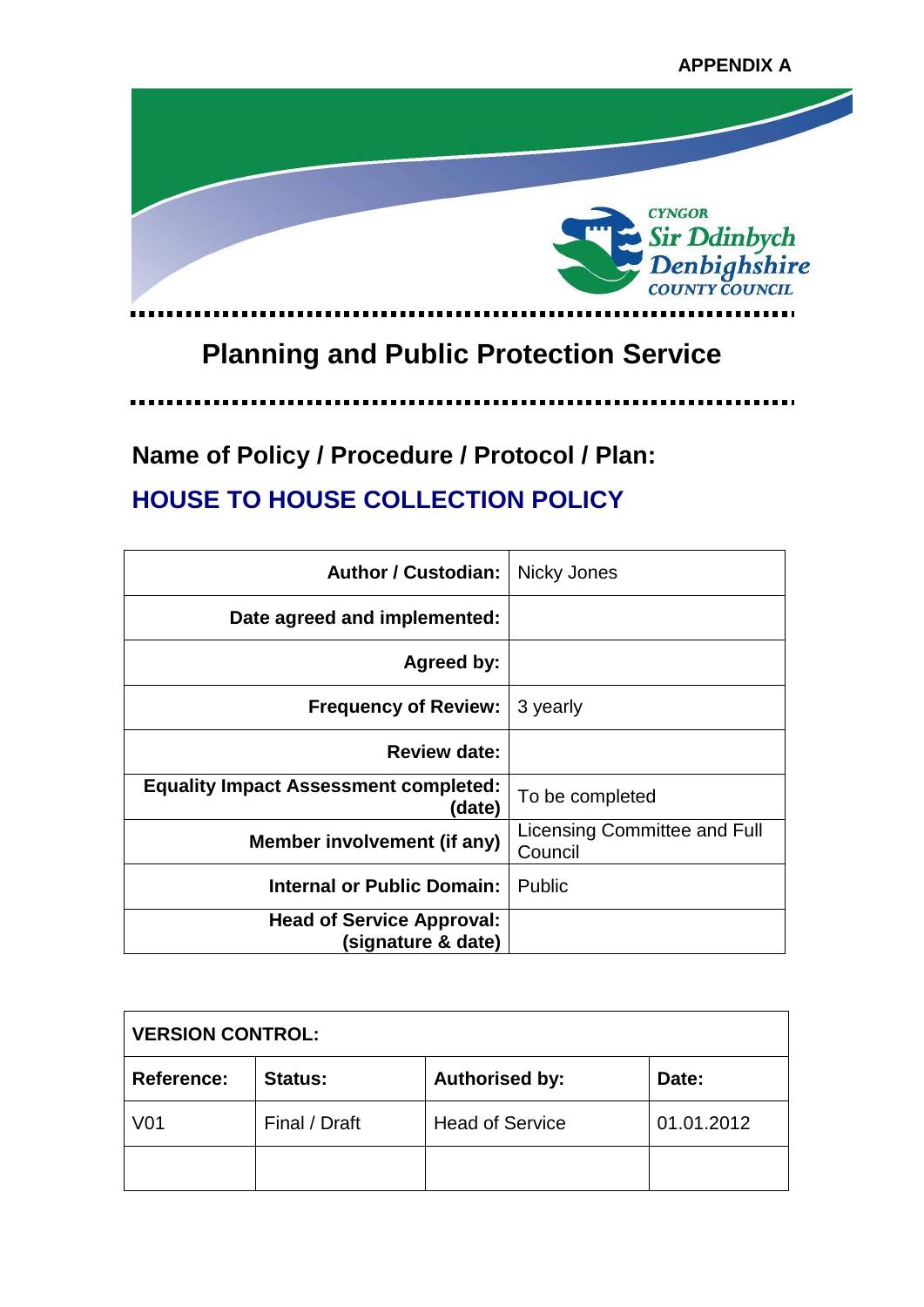## **Policy Aim**

The aims of the Council are to:

- a. safeguard the interests of both public donors and beneficiaries
- b. facilitate well organised collections by bona fide charitable institutions and to ensure that good standards are met
- c. prevent unlicensed collections from taking place
- d. Ensure money is collected securely and proceeds properly accounted for
- e. Reduce nuisance to residents and visitors
- f. achieve a fair balance between local and national causes

## **1. Introduction**

- 1.1 House to House collections are governed by the House to House Collections Act 1939 (the Act) and the House to House Collections Regulations 1947, as amended.
- 1.2 As a general rule, house to house collections for charitable, benevolent or philanthropic purposes, whether or not the purpose is charitable within the meaning of the rule of law, are required to be licensed by the Council.
- 1.3 The definition of "collection" is an appeal to the public made by means of visits from house to house, to give, whether for consideration or not, money or other property. This could include the sale of magazines, requests for unwanted clothing and household items.
- 1.4 The definition of "House" includes a place of business.
- 1.5 No collection for a charitable purpose may be made unless the provisions of the Act and the Regulations are complied with, otherwise a criminal offence is committed.

## **2. Waiving a need for a licence**

- 2.1 There are two circumstances where the need for a licence can be waived:
- 2.2 Organisations that have been granted an "Exemption Certificate" issued by the Cabinet Office under the provisions of the House to House Collections Act 1939. This Certificate allows an organisation to collect in the County without applying for a licence. The organisation must inform the Council of the dates and areas of any planned collections. Organisations can generally obtain national exemption orders if they have house-to-house collection licences in at least 70–100 local authority licensing areas for the two preceding years.
- 2.3 Where the chief constable for the police area is satisfied that the purpose is local in character, and that the collection is likely to be completed within a short period he may then under s.1 (4) of the Act grant to the promoter of the collection a certificate in the prescribed form. Where a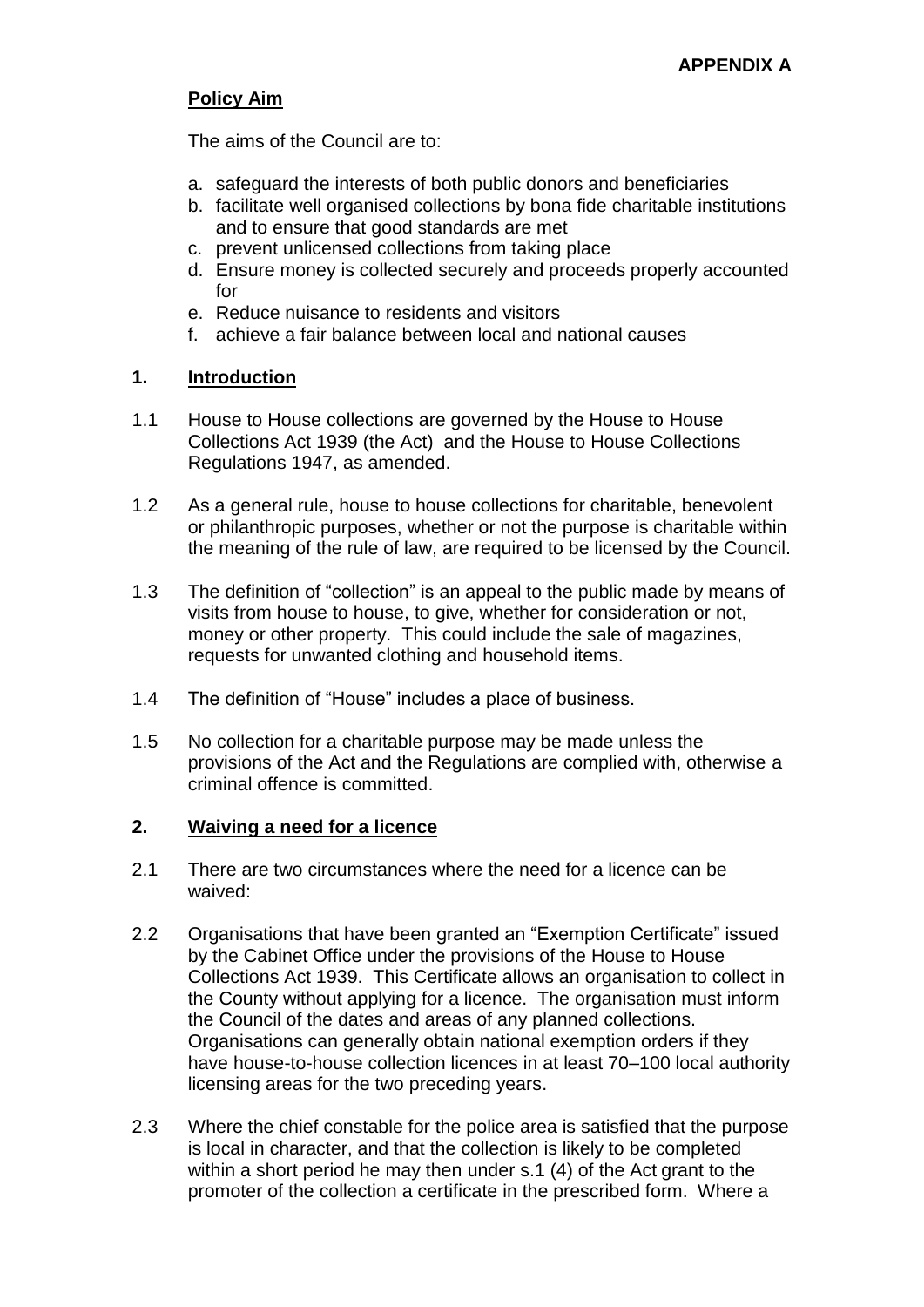certificate is granted, a licence from the Council is not required, and the provisions of the regulations shall not apply to a collection made in conformity with such certificate.

### **3. Allocation of Permit**

- 3.1 To avoid the prospect of multiple collections being made in any one day, the Council will not grant licences for a period of twelve months. To give sufficient time to undertake a collection, it will be the policy of the Council not to grant licences for periods in excess of 14 days unless the Council is satisfied that exceptional circumstances exist.
- 3.2 Applications will be dealt with on a first come first served basis.
- 3.3 No more than one organisation shall be permitted to collect in the same town per week.
- 3.4 In order to allow as many organisations as possible to collect, no individual organisation will be granted more than one collection per town per calendar year.
- 3.5 The designated areas for House to House Collections in Denbighshire will be Bodelwyddan, Corwen, Denbigh, Llangollen, Prestatyn, Rhuddlan, Rhyl, Ruthin, St Asaph, The Council will also permit collections in other areas in the County including surrounding villages.
- 3.6 If the applicant indicates that the organisation has been refused a licence to carry out a house to house collection by another local authority, unless there are special circumstances for the refusal, the default position of the Council will be to refuse the application
- 3.7 If an organisation is found to have carried out unlicensed collections, no licences will be granted to that organisation until a period of at least three years has passed without further contraventions.

#### **4. Fees and Charges**

4.1 The Council makes no charge for the processing of House to House Collection Permits.

#### **5. Decision Making**

- 5.1 In exercising its discretion in carrying out its regulatory functions, the Council will have regard to this Policy document and the principles set out therein.
- 5.2 Notwithstanding the existence of this Policy, each application will be considered on its own merits based on the licensing principles detailed in this Policy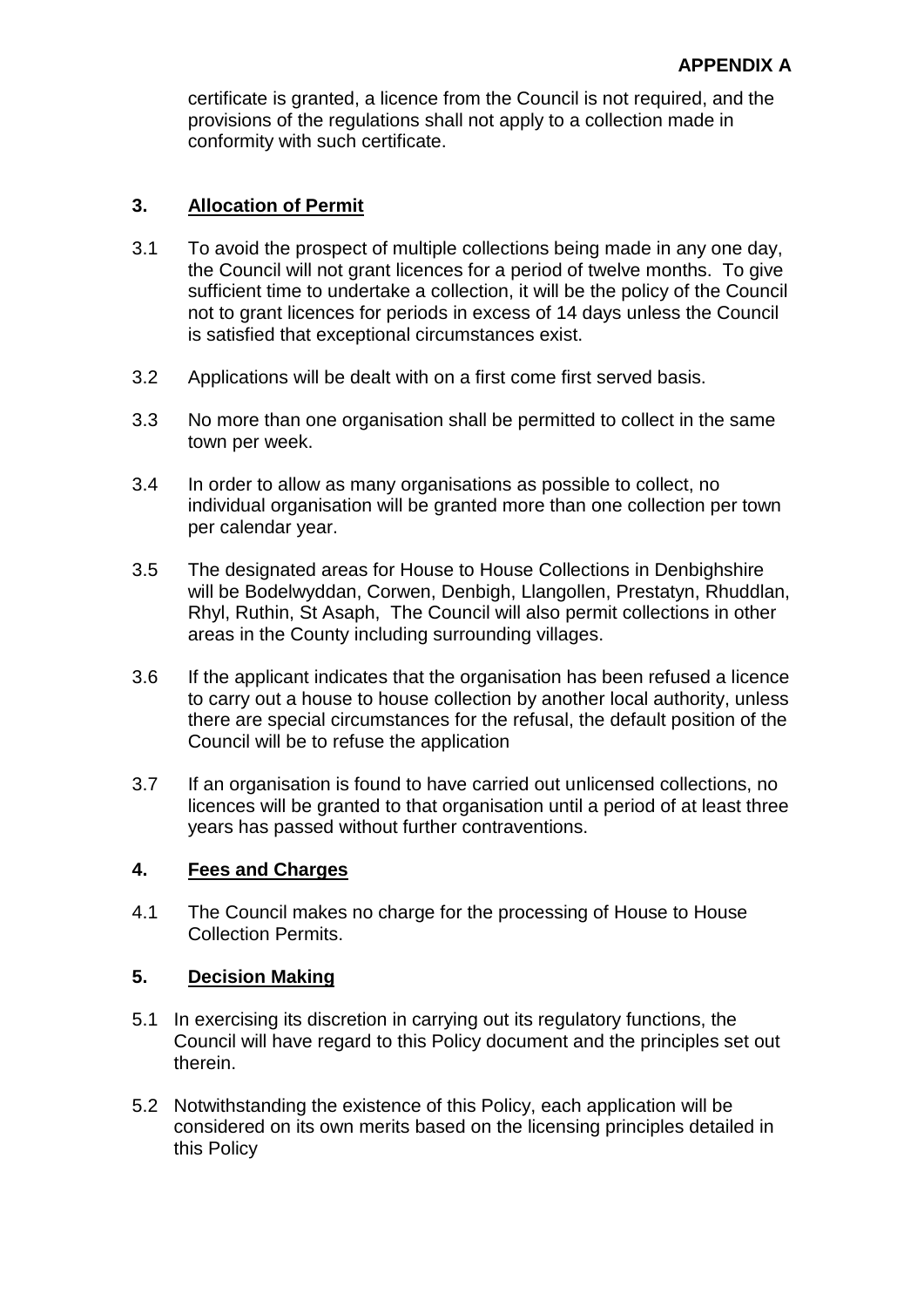5.3 Where it is necessary for the Council to depart substantially from this Policy, clear and compelling reasons for doing so must be given. The Head of Planning and Public Protection may authorise a departure from the policy in accordance with this section if he/she considers it necessary in the specific circumstances.

## **6. Refusal of Issue of Permit**

- 6.1 The authority can refuse or revoke a licence for a number of reasons, as detailed in the Act:
	- 1. If too high a proportion of the proceeds are to be spent on expenses;
	- 2. If not enough of the proceeds are to be given to the charity or cause;
	- 3. If incorrect information was provided on the application form;
	- 4. If the promoter or any other person involved in the collection has been convicted of certain criminal offences ie burglary, blackmail or fraud
	- 5. If the grant of the licence would be likely to facilitate the commission of an offence under section 3 of the Vagrancy Act 1824
	- 6. If the applicant or holder of the licence has failed to exercise due diligence to ensure that the collectors are fit and proper, to ensure compliance with the provisions of the House to House Regulation or to prevent prescribed badges or certificates of authority being obtained other than by authorised persons.
- 6.2 Organisations can appeal the decision of the Council within 14 days of the notice of refusal, to the Minister for the Cabinet Office if a local authority refuses them a licence to hold a house-to-house collection or if they revoke such a licence. The Cabinet Office processes these appeals. Appeals should be made in writing to:

Office for Civil Society, 2<sup>nd</sup> Floor, Admiralty Arch, South Side, The Mall, London, SW1A 2WH

## **7. Determining Amount devoted to Charity**

- 7.1 Section 2 (3) of the Act allows the Council to refuse to issue a licence where the total amount likely to be applied for charitable purposes as a result of the collection is inadequate in proportion to the value of the proceeds likely to be received (including any proceeds already received).
- 7.2 The Council will consider each application on its merits, in particular the Council recognises that costs of collection of goods such as textiles by a commercial operator in partnership with a charity can vary.
- 7.3 In order to assess the level of proceeds going to charitable purposes consideration will be given to:
	- a) the costs involved with making the collection eg transport/remuneration/materials
	- b) the revenue generated from the goods collected
	- c) the level of proceeds from the collection that will be donated to the charity
	- d) annual accounts submitted